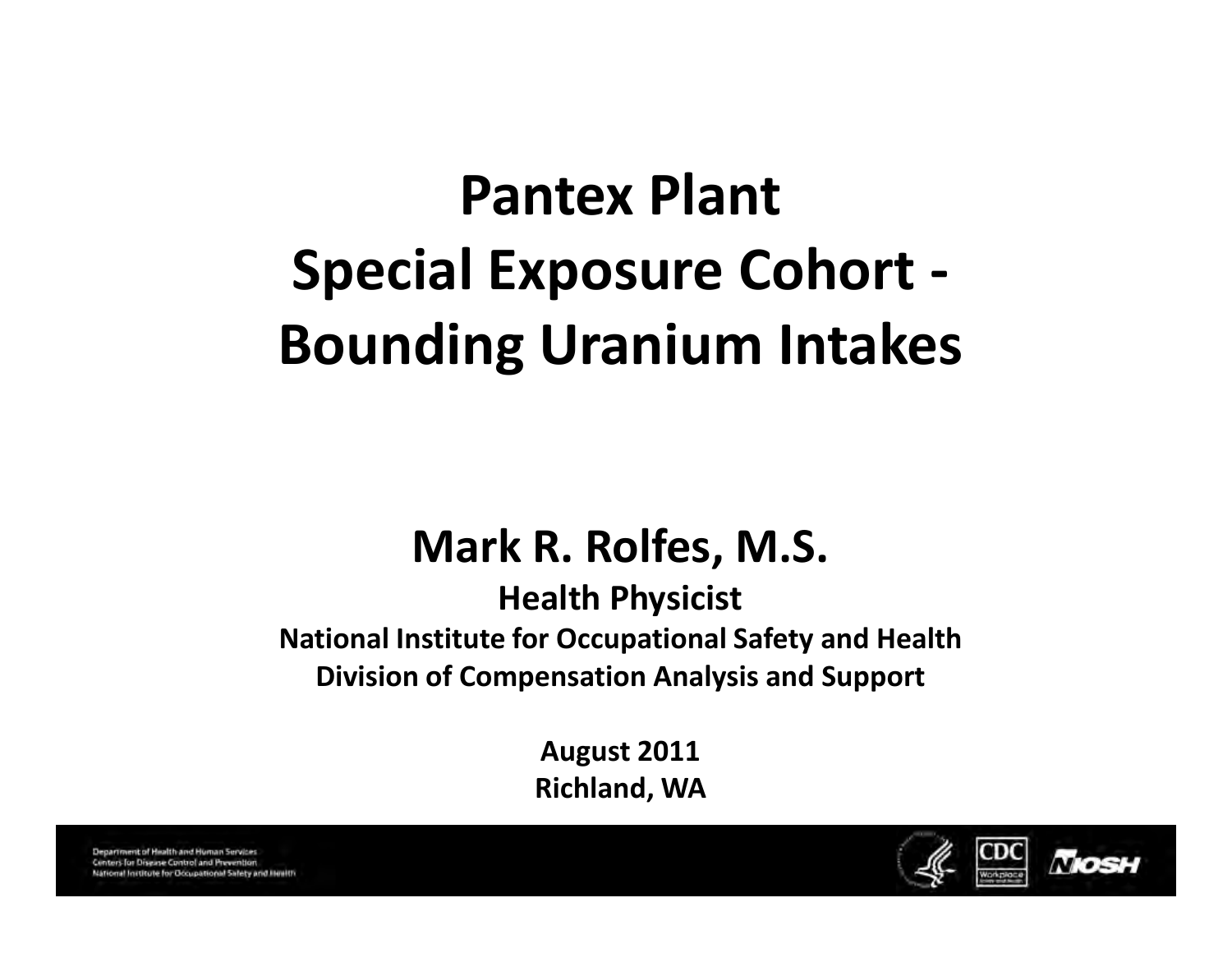# Pantex Plant Mission

- Develop and fabricate high explosives
- Assemble finished parts into nuclear weapons
- **Example 2 rand conduct surveillance testing and evaluation**
- Retrofits and modifications
- Dismantlement of retired weapons

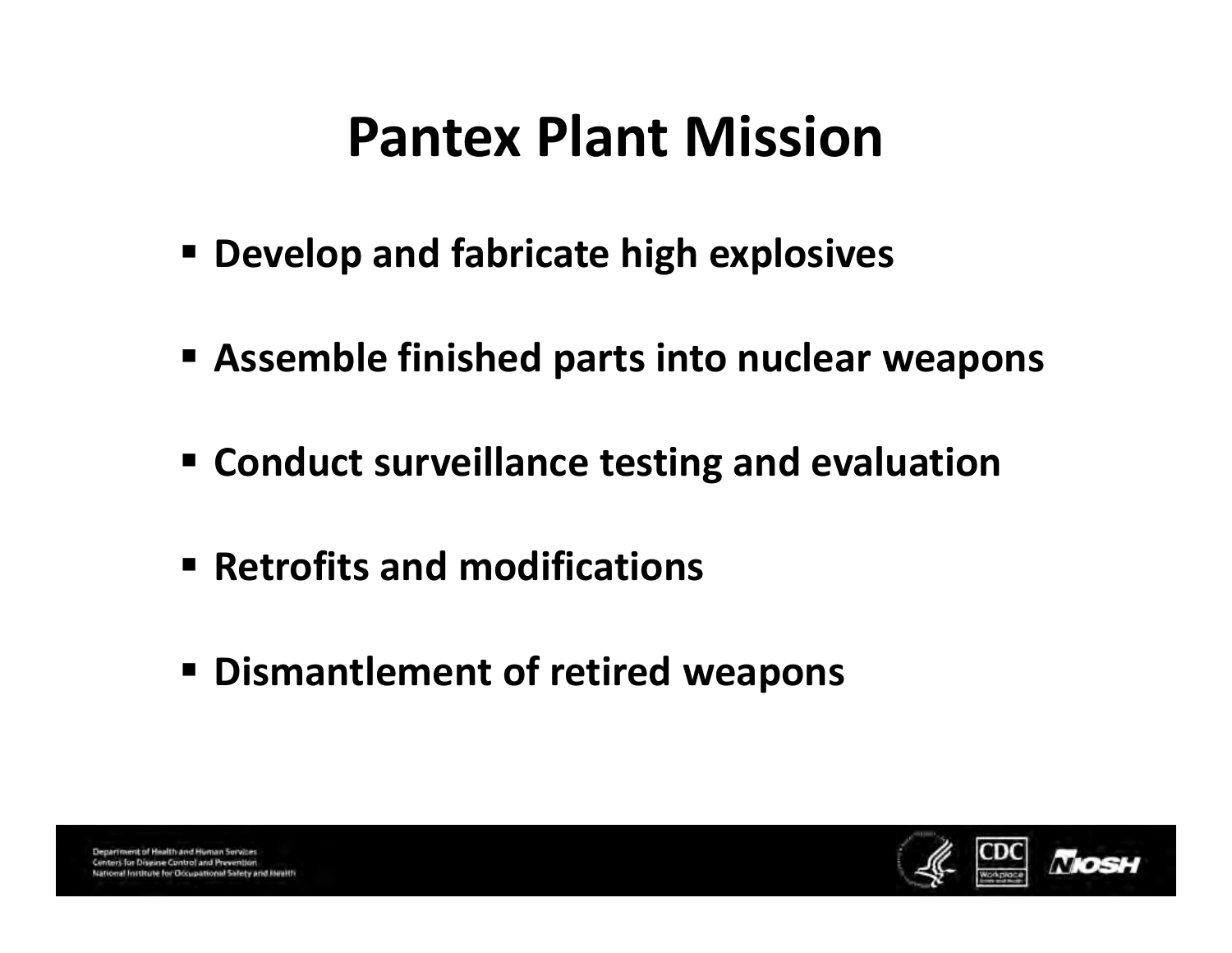# Uranium Exposure Potential

- Assembly operations involve handling of clean, new depleted uranium components
	- Memorandum to Y-12 dated 1959 explicitly pronounced Pantex's "Commitment to allow no detectable removable contamination into the weapon assembly area."
- Potential for internal exposure from the handling of new uranium parts is low
	- Review of >5,000 Pantex workplace air monitoring results (1960s-1990s), >200,000 contamination swipes (1980s – 2010), and source term information (all years) all support the low exposure potential

Department of Health and Human Services **Centers for Disease Control and Prevention** ral Institute for Docupational Salety and Health

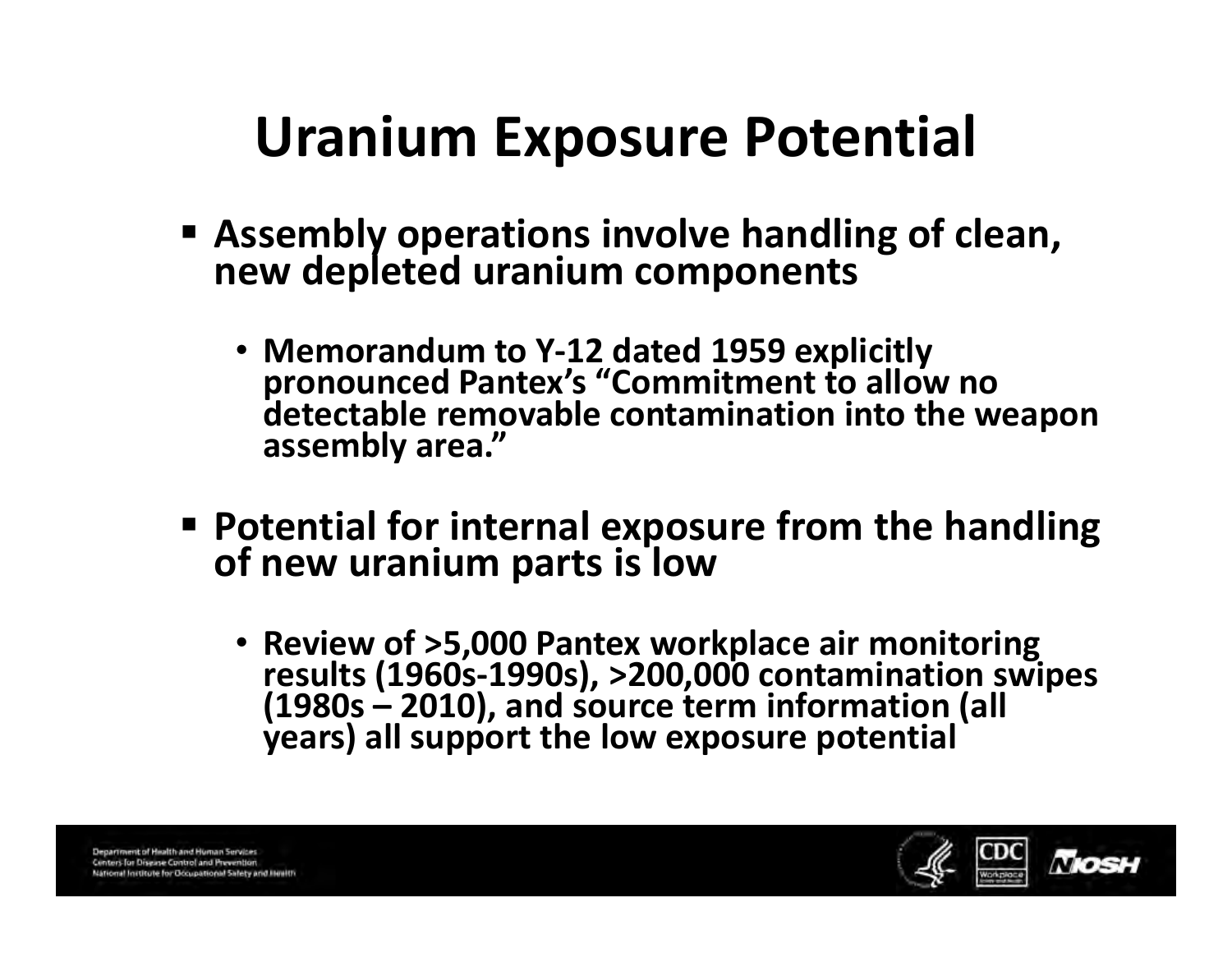### Uranium Exposure Potential–cont.

- Higher potential for intake during dismantlement
	- Early Pantex operations focused on assembly
	- Majority of dismantlement work occurred after 1973
- W28 dismantlement operations from 1984 -1989 dismantlement from had the highest potential for uranium internal exposure
	- Supported by observed contamination levels, documented interviews, and site expert discussions

Department of Highlith and Human Services enters for Disease Control and Prevention

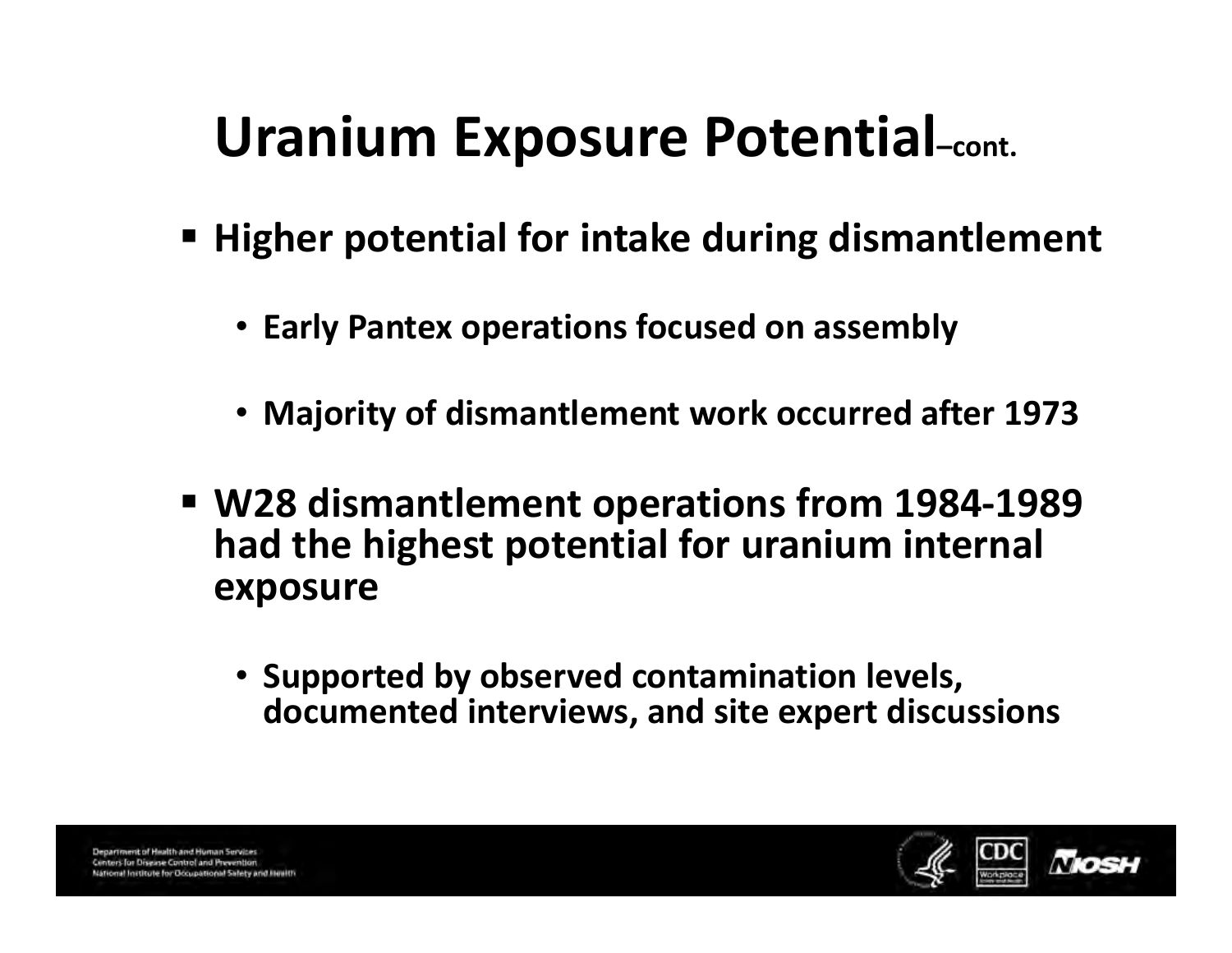# Reasons Why the W-28 Campaign Bounds Uranium Intakes

- W28 series weapons were stockpiled up to 30 years which maximized the potential for age related oxidation
	- Corrosion of uranium is a function of composition, age, temperature, and humidity
- " Depleted uranium metal in the W28 was not alloyed or encased (alloying of uranium inhibits corrosion)
- W28 had one of the largest uranium surface areas of all weapons, hence more metal was exposed to corrosive environments
- Disassembly operations far exceeded those conducted in previous years

Department of Health and Human Services enters for Disease Control and Prevention at locitizte for Decupational Salety and Health

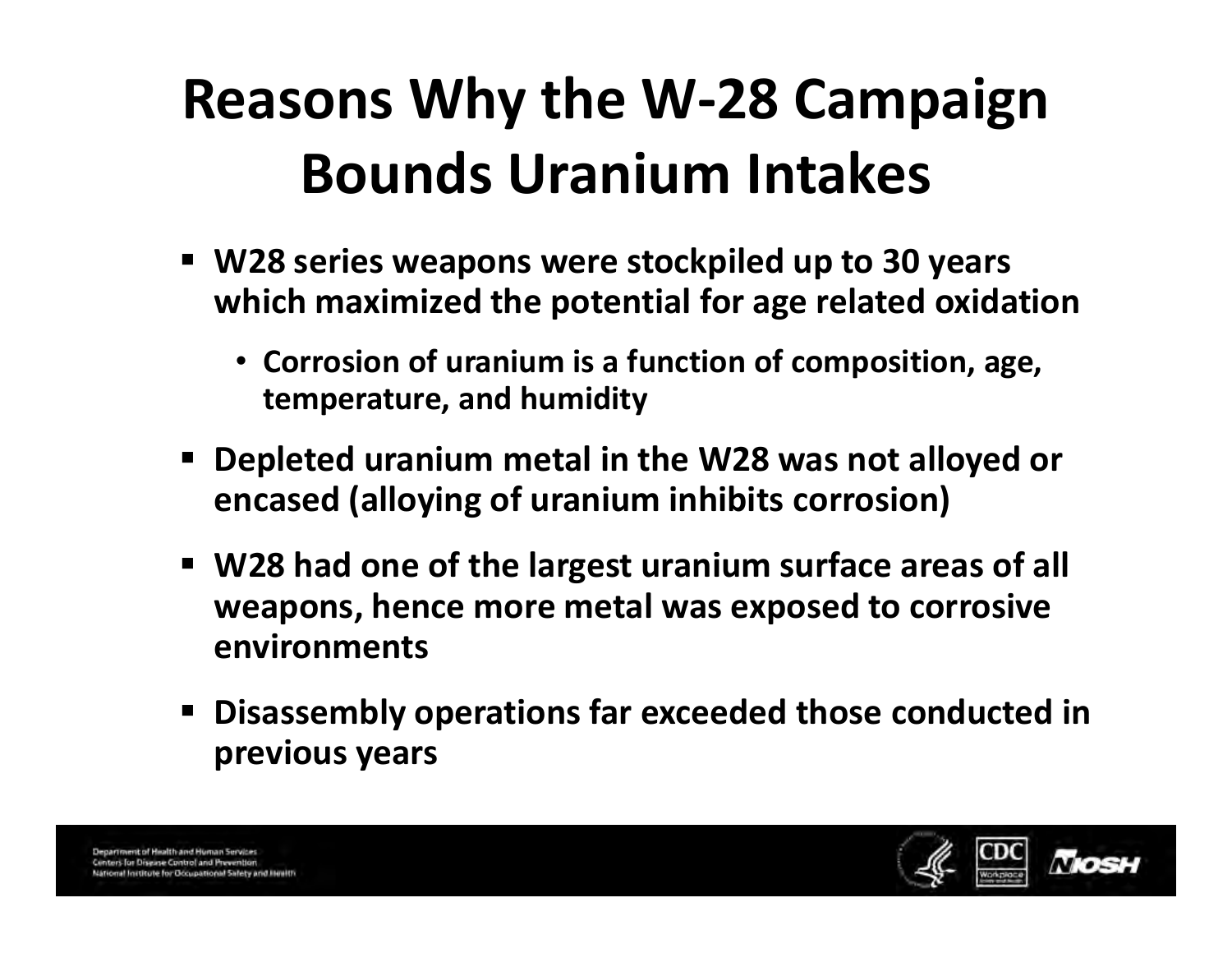# **Bounding Uranium Intakes-cont.**

- Approximately 300 uranium urinalyses collected from weapon assembly and disassembly workers at Pantex shortly after the campaign ended
	- period • Samples can be used to bound the maximum chronic intakes that could have occurred over the 6-year
- **The 95<sup>th</sup> percentile uranium intake value of the** distribution of measured urine samples bounds potential intakes for all assembly and disassembly operations at Pantex

Department of Health and Human Services Centers for Disease Control and Prevention ral Institute for Docupational Safety and Healt

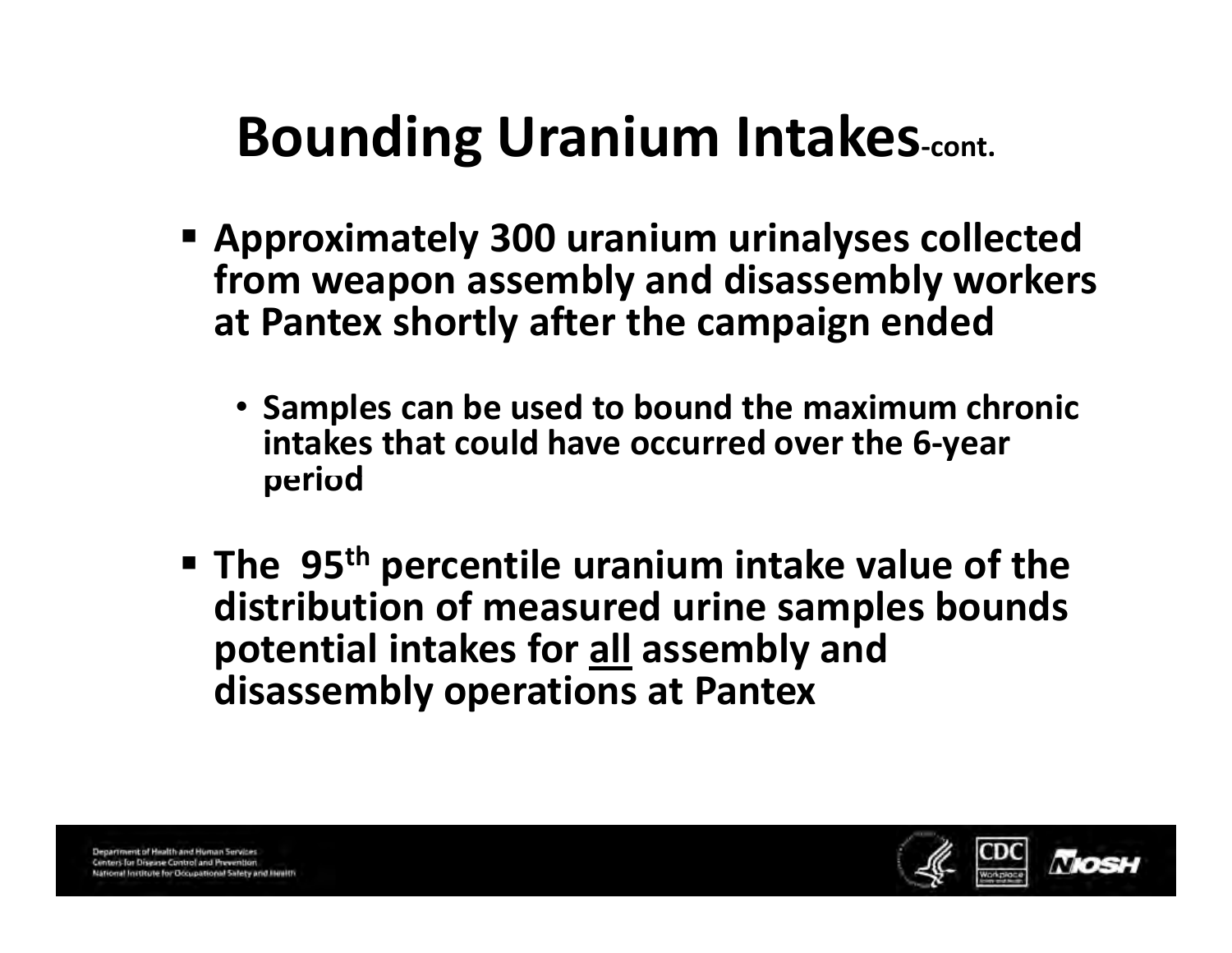# Uranium Intake Plausibility

- The uranium intakes proposed by NIOSH are bounding under plausible circumstances
	- For type S material this results in a daily intake of 135<br>pCi (~30 U dpm/m<sup>3</sup>)
- supports that the chronic 95<sup>th</sup> percentile uranium In Vivo results from the worker population<br>supports that the chronic 95<sup>th</sup> percentile uranium<br>intakes proposed by NIOSH are bounding
- NIOSH airborne levels are consistent with empirically derived values from similar operations involving uranium

Department of Health and Human Services Centers for Disease Control and Prevention mal leasticate for Decugational Safety and Health